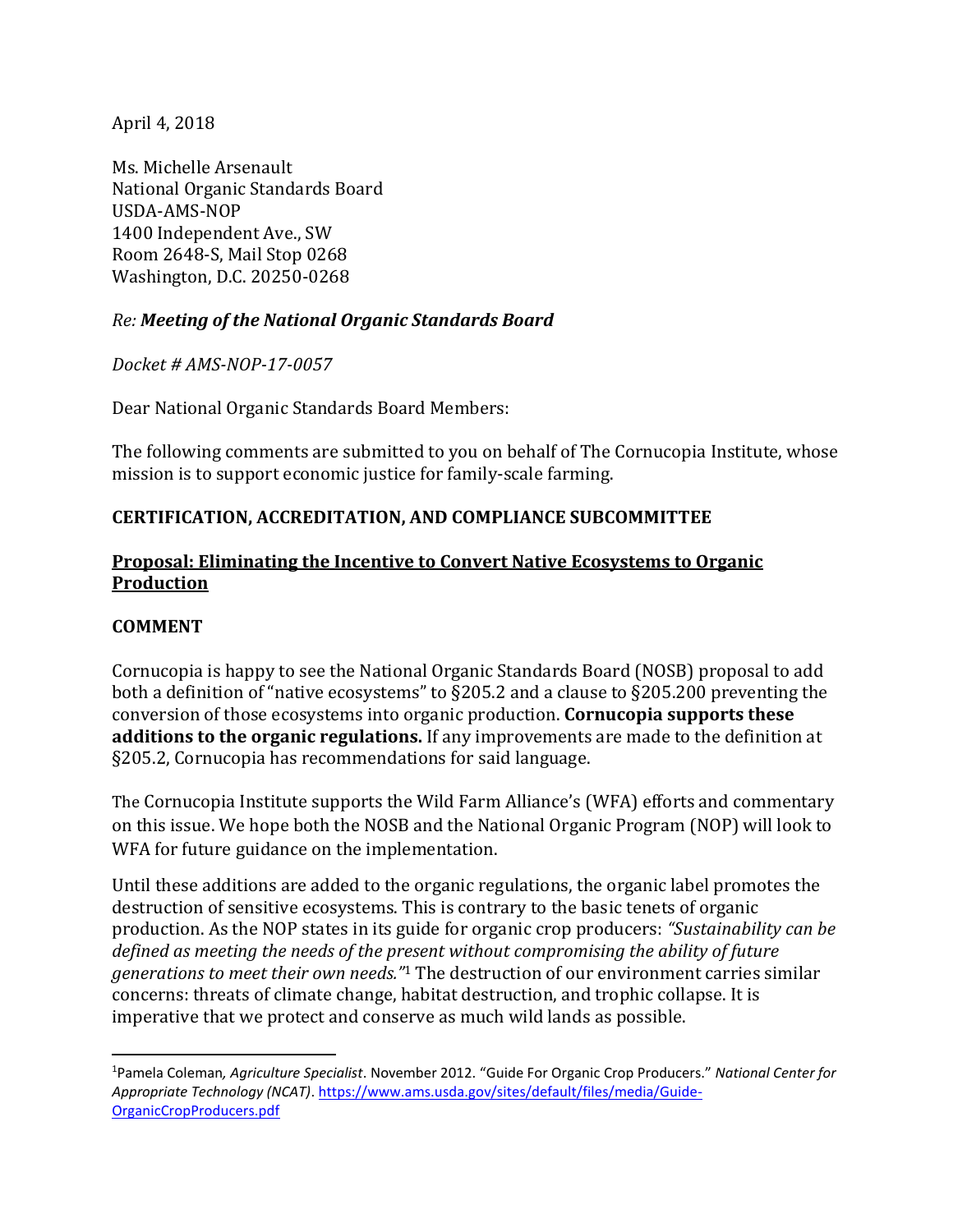Other reasons for adding this language to the current standards include:

- Significant economic harm to those producers who commit to protecting sensitive ecosystems on their own land, because they compete with organic producers who take advantage of the ability to convert valuable ecosystems into organic production due to the loophole in the current standards.
- Many consumers choose organic foods and products because there is an understanding that those products are better for the environment.
- Organic agriculture is premised on improving conventional agriculture systems. As such, new organic farmers or producers wishing to expand should plan to transition the 99% of the agricultural land in the world that is currently farmed conventionally.

Adding regulatory language to the organic standards is an important step in protecting the native lands in question.

## *Proposed Language*

The Certification, Accreditation, and Compliance Subcommittee (CACS) recommends that the following definition be added to §205.2**:**

Native Ecosystem: *Native ecosystems can be recognized in the field as retaining both dominant and characteristic plant species as described by established classifications of natural and semi natural vegetation. These will tend to be on lands that have not been previously cultivated, cleared, drained or otherwise irrevocably altered. However, they could include areas that had been substantially altered over 50-100 years ago, but have since recovered expected plant species composition and structure.*

Cornucopia supports this addition to §205.2. However, the last sentence in this proposed definition may cause some confusion among certifiers and producers. If any edits are made to this language, **Cornucopia recommends removing the language "…over 50-100 years ago."**

In practice, *any lands* that have recovered their expected plant species composition and structure should qualify as native ecosystems. This is especially the case if those recovered lands are home to imperiled plant and animal species. Some ecosystems recover much more quickly than others—and some, much more slowly. Including even a loose guide of "…over 50-100 years ago" in this definition could limit or confuse a certifier's ability to adequately assess an individual producer's land as it appears in the current day.

CACS also proposed the following addition and regulatory change to §205.200(a):

*A site supporting a native ecosystem cannot be certified for organic production as provided for under this regulation for a period of 10 years from the date of conversion.*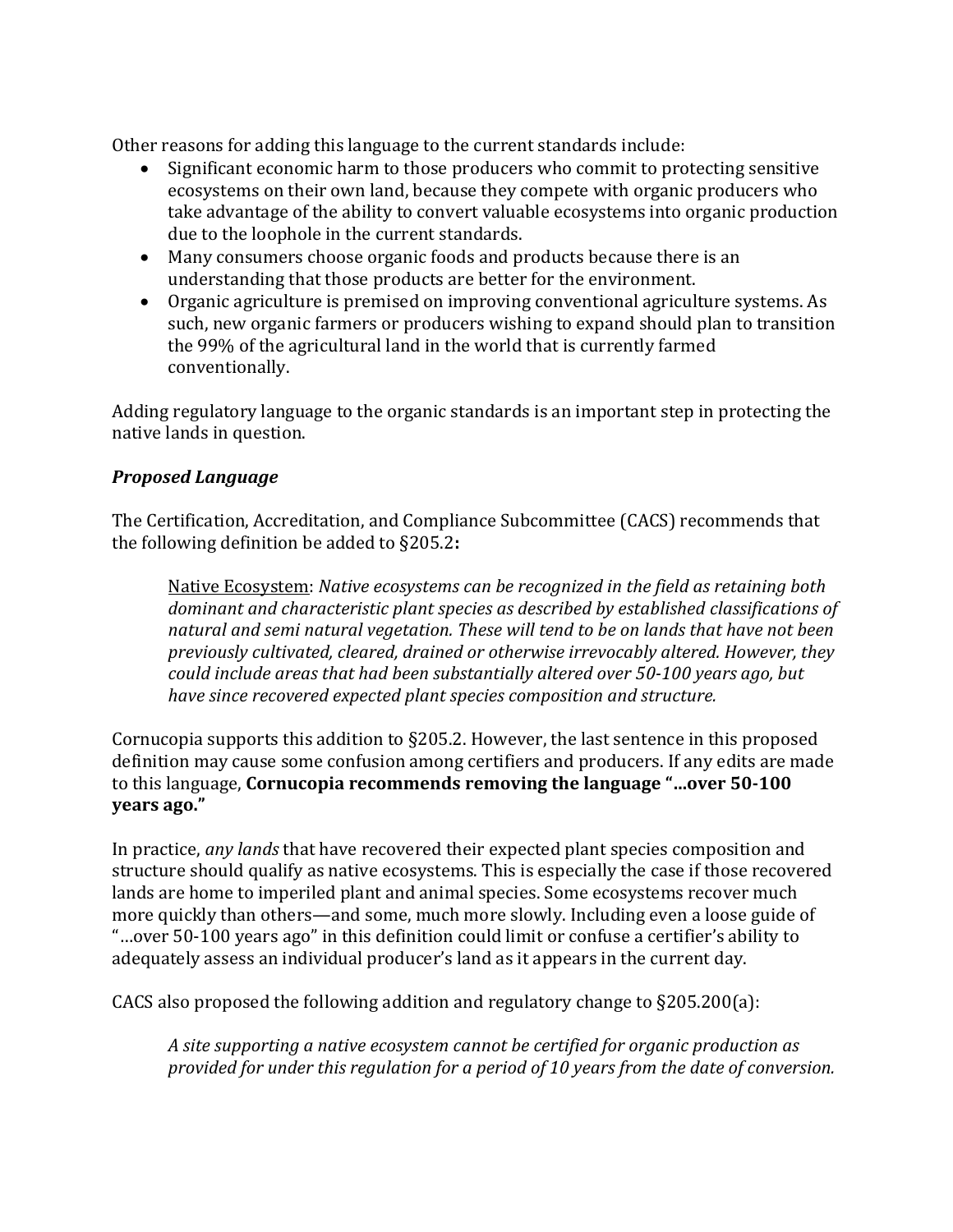**Cornucopia strongly supports this addition to the organic standards.** This protection will serve to alleviate the concern that native ecosystems are being destroyed by organic production.

Cornucopia agrees with the CACS vote on this issue. A required 10-year waiting period between destruction of a native ecosystem and organic certification, as described in the August 2017 proposal, disincentives the conversion of native ecosystems to organic production.

# *Recommendations for Organic Systems Plan Language*

The CACS recommendations also included suggested questions that could be asked as part of the process of certifying a producer's Organic System Plan (OSP). **These questions should not be part of any regulatory change.** While this was already stated in the proposal document, it is important to reiterate this fact for certifiers and producers. In addition, the questions listed should not be examples for organic certifiers to use or modify, to aid them in implementing the proposed regulation.

Addressing biodiversity on-farm is already required. As noted by CACS, the OFPA Preamble to the Final Rule establishing the NOP states: "*[t]he use of 'conserve' [in the definition of organic production] establishes that the producer must initiate practices to support biodiversity and avoid, to the extent practicable, any activities that would diminish it. Compliance with the requirement to conserve biodiversity requires that a producer incorporate practices in his or her organic system plan that are beneficial to biodiversity on his or her operation*" <sup>2</sup> [emphasis added].

In the future, if organic certification agencies add questions to their organic system plan applications to address this issue, they should rely on guidance developed with consideration and care. **Cornucopia recommends that the NOSB and NOP seek the expertise of organizations, including WFA, for this guidance.** WFA, in particular, has been instrumental in pushing for this regulatory change, and they have the expertise to assist in crafting items to aid organic certifiers in implementing the proposed regulation.

# *Recommended Future Guidance for Certifiers*

After this proposal is passed, as Cornucopia recommends, further guidance will help to ensure uniform compliance with §205.200. It is important to ensure the purpose, scope, policies, and procedures are implemented in a way that is easy for organic operators, certifiers, and inspectors to understand and implement.

Due to WFA's expertise in issues of on-farm biodiversity and the protection of native ecosystems, we ask that the NOSB and NOP utilize WFA's recommendations moving forward.

 $\overline{\phantom{a}}$ 

<sup>2</sup> 76 FR 80563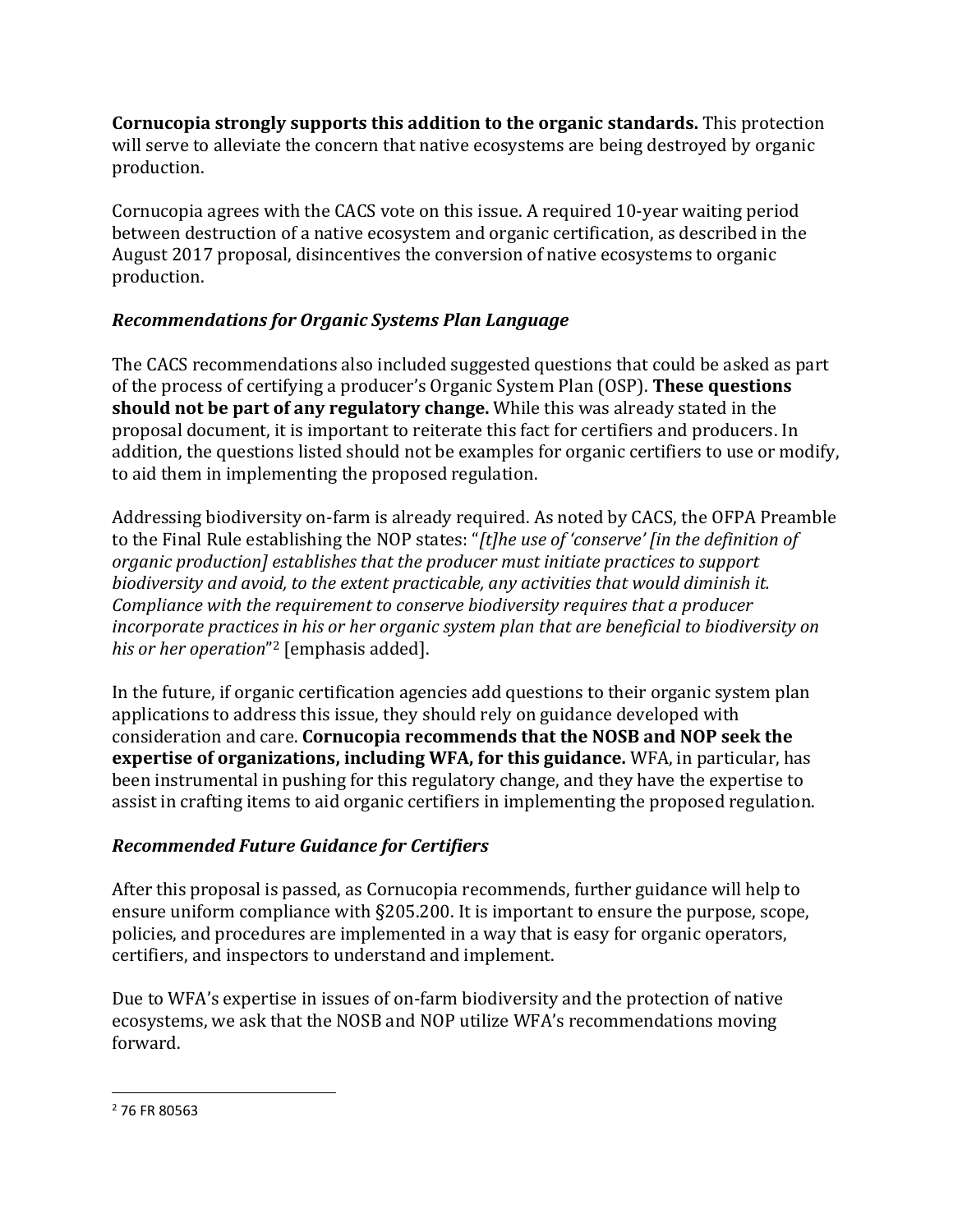This includes the following comprehensive recommendations on this proposal:

- Classifying and verifying native ecosystems in the field;
- Using other verification tools to determine compliance; and,
- Examples and guidance for OSP questions.

Cornucopia also agrees with the WFA that future NOP guidance will be helpful for certifiers when attempting to classify an ecosystem type.

WFA produced a valuable guide regarding Biodiversity Conservation in Organic Agriculture Systems in April, 2012.<sup>3</sup> This guide is comprehensive in its review of how organic regulations and guidance documents require that biodiversity be considered throughout every facet of organic production.

## *This Regulatory Change Clarifies Existing Organic Regulation*

This regulatory change crystallizes and clarifies the intent and language already present in the organic standards. Any argument against protecting native ecosystems, suggesting instead that they be destroyed, violates the founding principles of the label.

Organic standards currently speak to:

- Improving the quality of the land;
- Protecting biodiversity;
- Promoting sustainable agriculture; and,
- Minimizing chemical loads on the land.

In general, environmental costs tend to be less, and the benefits greater, for organic versus conventional agriculture. Or, as the 2001 NOSB Principles of Organic Production and Handling state: "*Organic agriculture is an ecological production management system that promotes and enhances biodiversity, biological cycles, and soil biological activity.*" [emphasis added]<sup>4</sup>

This regulatory change is an essential component of the promise of organic agriculture.

## **CONCLUSION**

 $\overline{a}$ 

The conversion of native and high-value ecosystems, in particular, is a serious problem that *must* be dealt with in a timely manner. When pristine and imperiled ecosystems are destroyed, time and concerted effort are required to give the land a chance at returning to its natural character. Conservation of already-existing wild ecosystems is necessary, as habitat loss is the single most pervasive threat to wildlife and native plant life. Essentially,

<sup>3</sup> "Biodiversity Conservation Draft Guidance."2012. *Wild Farm Alliance.*  [http://www.wildfarmalliance.org/resources/NOP\\_WFA\\_BDGuidance.pdf](http://www.wildfarmalliance.org/resources/NOP_WFA_BDGuidance.pdf)

<sup>4</sup> "NOSB Principles of Organic Production and Handling." Adopted October 17, 2001. *National Organic Standards Board,* Article 1.1.